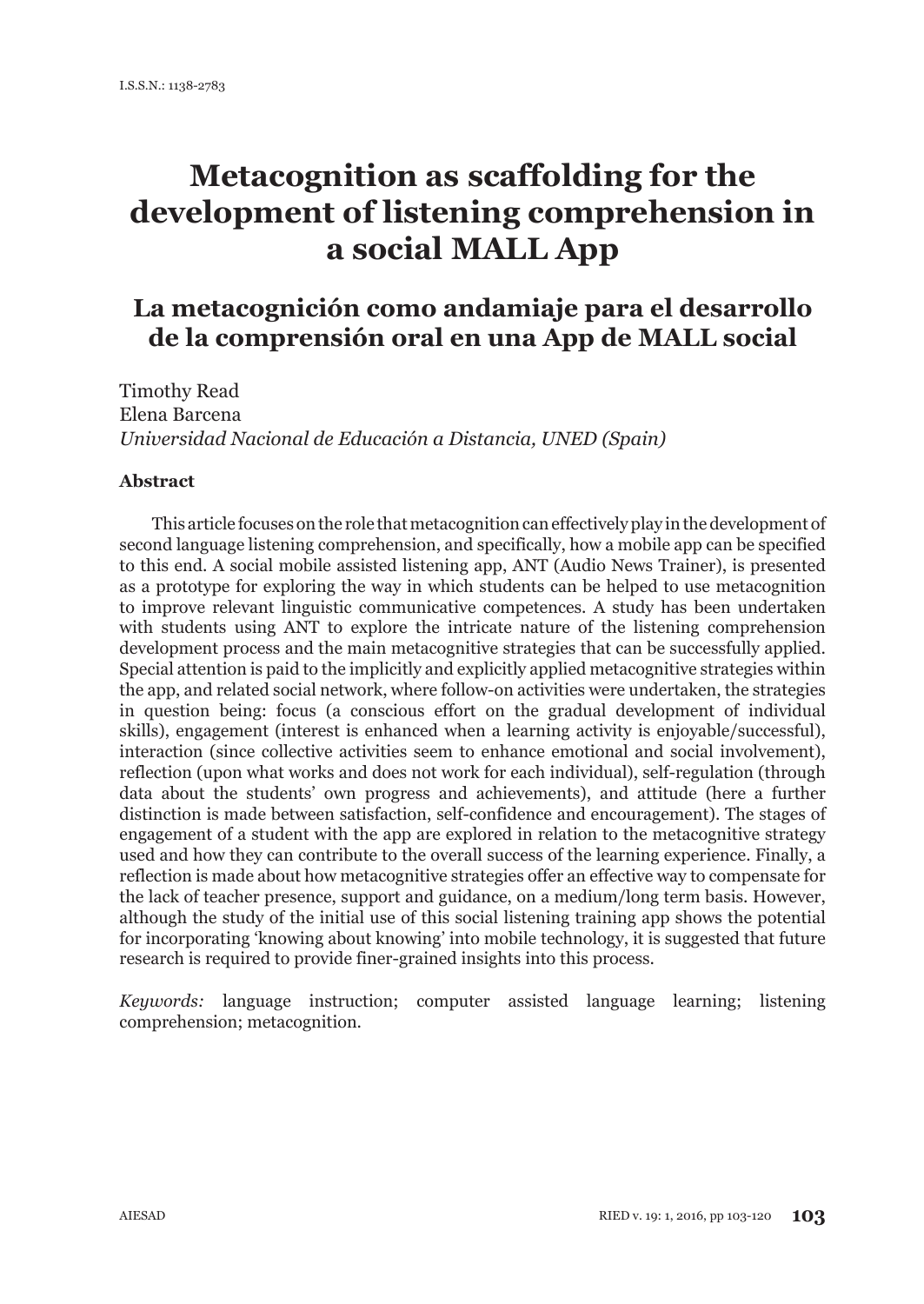#### **Resumen**

Este artículo trata acerca de la función que puede desempeñar eficazmente la metacognición en el desarrollo de la comprensión oral de segundas lenguas y, específicamente, cómo se puede crear una app móvil con este fin. Se presenta como prototipo una app de aprendizaje social asistido por móvil, de nombre ANT (Instructor de Noticias de Audio), con el fin de explorar el modo en que se puede asistir a los estudiantes para que empleen su capacidad metacognitiva y mejoren competencias lingüístico-comunicativas relevantes. Se ha llevado a cabo un estudio con estudiantes usando ANT para explorar la compleja naturaleza del proceso de desarrollo de la comprensión oral y las principales estrategias metacognitivas que pueden aplicarse satisfactoriamente. Se presta especial atención a las estrategias metacognitivas aplicadas implícita y explícitamente en la app y la red social relacionada, donde se realizan actividades subsiguientemente, siendo las estrategias en cuestión: foco (un esfuerzo consciente en el desarrollo gradual de habilidades individuales), compromiso (el interés crece cuando se disfruta y realiza con éxito una actividad), reflexión (sobre lo que funciona y no funciona para cada individuo), auto-regulación (a través de datos sobre el progreso y logros de los propios estudiantes) y actitud (en la que se aprecia una subdivisión entre la satisfacción, la confianza en uno mismo y el estímulo). Se exploran las etapas de compromiso de un estudiante con la app y como pueden contribuir al conjunto del éxito de la experiencia de aprendizaje. Finalmente, se realiza una reflexión sobre cómo las estrategias metacognitivas ofrecen un modo eficaz de compensar la falta de la presencia, el apoyo y la guía del profesor, a medio y largo plazo. Sin embargo, aunque el estudio del uso inicial de esta app para el desarrollo social de la comprensión auditiva muestra su potencial para incorporar 'conocimiento sobre conocimiento' en tecnología móvil, se sugiere la necesidad de contar con más investigación que permita una percepción más precisa de este proceso.

*Palabras clave:* enseñanza de lenguas; aprendizaje de lenguas asistido por ordenador; comprensión oral; metacognición.

Listening as a second language skill is well documented in the literature, where it is argued to be more than just perceiving meaning directly from sound (Anderson and Lynch, 1988; O'Malley, Chamot, & Kupper, 1989; Underwood, 1989; Vandergrift, 1997; Gilakjani & Ahmadi, 2011). As Vandergrift (2011) notes, listening comprehension occurs within milliseconds of hearing, and involves the interaction of different cognitive processes, such as access fluidity (relating knowledge from the language system to meaning) and attention (focusing and refocusing on what is being said in real time) (Segalowitz, 2007). Meaning in this case is argued to be an essentially constructivist process that includes both top-down (concept-driven) and bottom up processes (data-driven) (Gilakjani & Ahmadi, 2011; Yamada et al., 2012). Furthermore, there is general consensus that the underlying mental processes that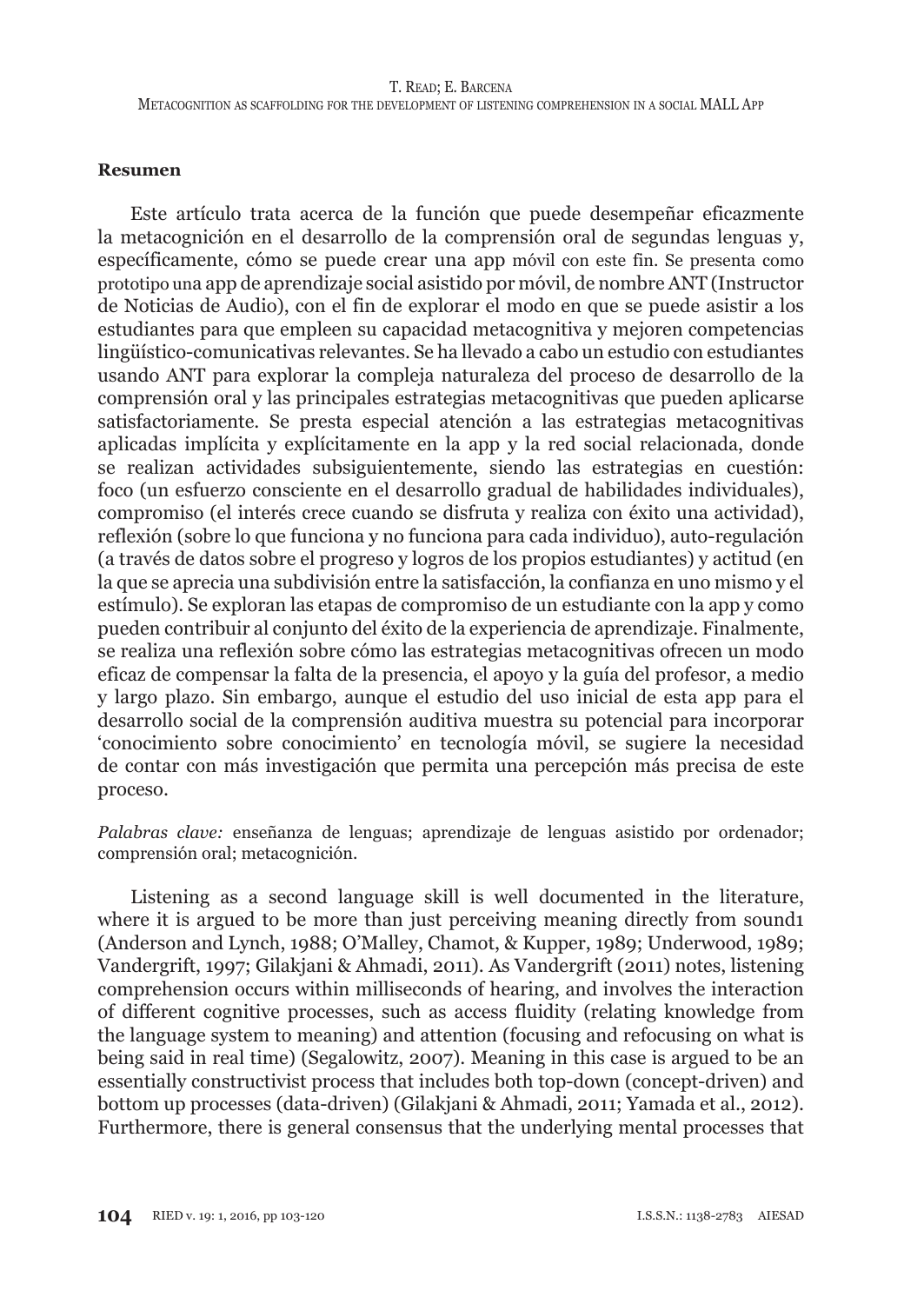establish meaning combine different types of knowledge to what has been heard (Nunan, 1998), mostly linguistic knowledge (specifically, phonological [French, 2003]; lexical [Mecartty, 2000]; and also, but less so, grammatical (Field, 2008) and real world knowledge (Long, 1990; Brown, 2001; Rost, 2001; Gilakjani & Ahmadi, 2011). Meaning as such might actually be interpreted in the sense of predicting what could be heard next based upon what has been heard, using knowledge that the listener already has in the form of schemata or other mental structures (Nunan, 1998). The exact relation between top-down and bottom-up processing is argued to depend on the nature of the listening task, the context, and the individual listener (Wu, 1998; Flowerdew & Miller, 2005). Vandergrift (2011) argues that for this process to be successful, the coordination of a series of sensorial and mental processes is necessary.

For some time, teachers have tried to help students improve their listening comprehension in a second language by applying an essentially implicit behavioural approach, based upon practice and repetition, with increasingly more complex oral input and/or task conditions (Schmidt, 1992; DeKeyser, 2001; MacWhinney, 2001; Blasco, 2009). As researchers tried to improve this process and make the stages more explicit, more importance was given to specific strategies, especially those related to cognitive and metacognitive processes and their application in the listening process (Murphy, 1987; O'Malley, Chamot & Kupper, 1989; Rost & Ross, 1991; Bacon, 1992; Thompson & Rubin, 1996; Buck, 2001; Goh, 2002; Vandergrift, 2007; Goh, 2008; Bozorgian, 2012). There is no consensus about the exact steps that a student should be encouraged to follow when training his/her listening comprehension. Vandergrift (2004, 2007), for example, argues for a five stage approach: planning/ processing, first verification (monitoring and planning), second verification (monitoring, problem solving, and evaluation), final verification (selective attention and monitoring), and reflection. Yokoyama (2005), however, outlines a seven stage approach: listening with a specific objective, predicting what will be heard next, listening while predicting, responding to what has been understood, trying to guess the meaning when input is not clear, verifying predictions and guesses, asking questions when necessary, and monitoring one's comprehension. In comparison, Flowerdew and Miller (2005) identify eight dimensions that play a role in the complex process of listening (individual, cross-cultural, social, affective, contextual, strategic, intertextual, and critical), which, while they are not direct stages that can be undertaken, they are argued to be factors that need to be included in successful listening comprehension.

Due to the lack of consensus on the exact steps that should be used in training listening comprehension, language teachers typically try to integrate both cognitive and metacognitive strategies that can be employed, as Grabe (2004) noted, before, during and after listening activities. What is clear, however, is that their use does improve listening comprehension. Furthermore, the authors of this article argue that metacognition is key in the listening comprehension development process and,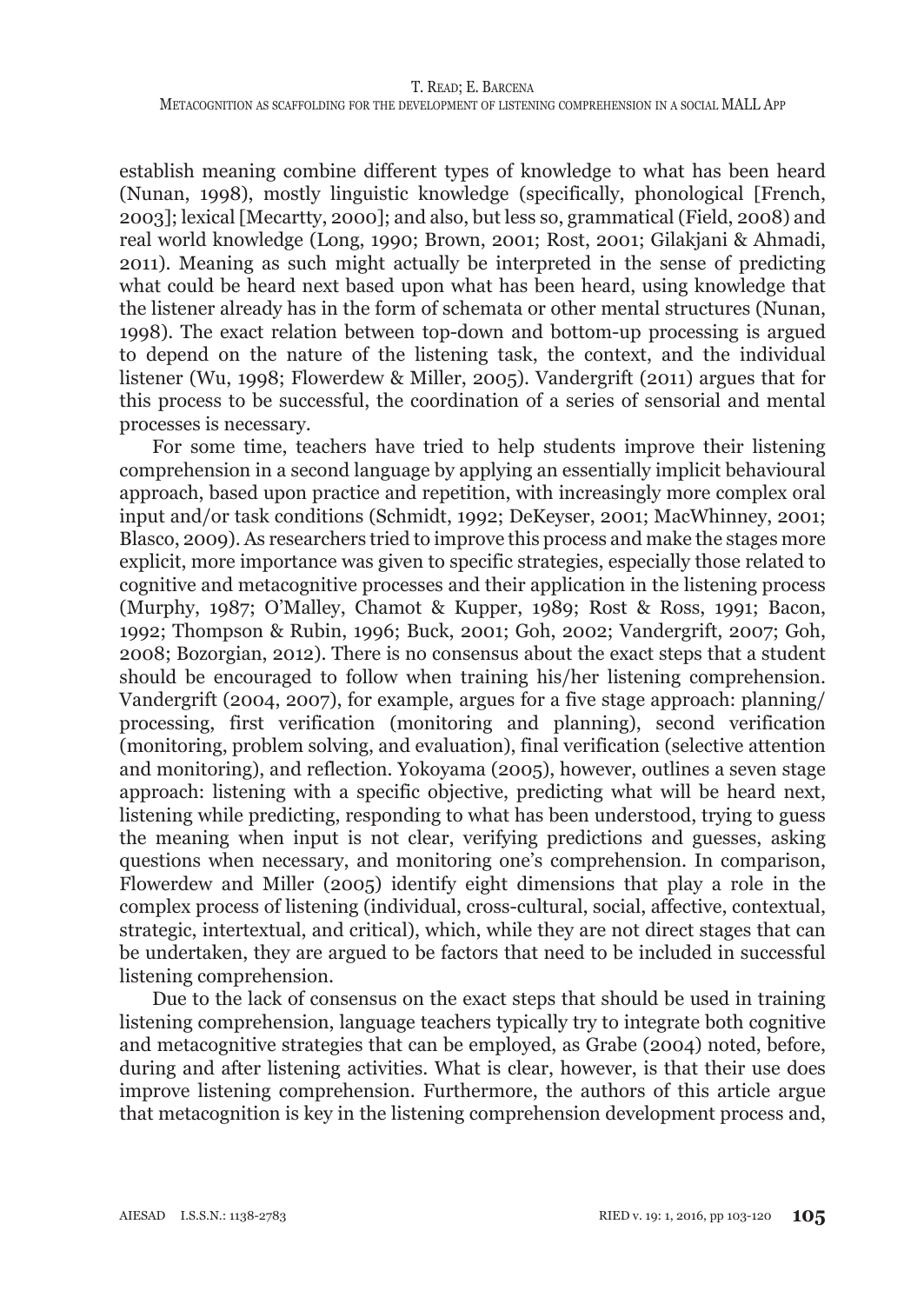as such, should be included both implicitly and explicitly in any second language learning framework.

#### **METACOGNITION AND LISTENING COMPREHENSION**

Flavell (1979) coined the term *metacognition* as "knowledge concerning one's own cognitive processes and products or anything related to them", which he further divided into three aspects: cognitive processes (both his/her own and those of others), information and resources about the current task, strategies which are relevant to the task at hand and any related goals. Vandergrift & Goh (2012, p.5), when talking about the importance of metacognition in listening comprehension, define it to be "the ability of learners to control their thoughts and to regulate their own learning". Other authors, such as Davidson & Sternberg (1998), support this position and argue that metacognitive knowledge enables the steps needed to solve problems to be represented explicitly, and therefore, facilitate their use in finding solutions.

Given the need to coordinate both top-down and bottom-up processes when undertaking listening comprehension, authors such as Rose & Kasper (2001) and Vandergrift (2003) argue that learners benefit from developing metacognitive knowledge about the listening process and how, for example, background information can be used to form hypotheses about the content. Goh (2008) notes that successful listening depends upon this metacognitive awareness of the two different types of processes. Tsui & Fullilove (1998) argue that such knowledge can compensate for incomplete bottom-up processing if the listener is familiar with what is being said. It can be argued, however, that the opposite is also true in that effective bottomup processing can compensate for a lack of knowledge about what is being listened to. In general, the self-regulation of cognitive processes, namely metacognition, has been noted consistently in the literature to be a characteristic shared by successful learners (for example, O'Malley & Chamot, 1990; Goh, 2002; Vandergrift, 2003; Veenman et al., 2007). It is not surprising then that 'metacognitive instruction' is used to help students develop and facilitate the process of listening comprehension (e.g., Bozorgian, 2012).

In a related fashion, Mendelsohn (1994) had used the term 'strategy-based approach' to refer to the way in which listening strategies could be included into the classroom curriculum, thereby preparing students for such comprehension activities. He argued that the strategy instruction should be the 'spinal cord' around which the listening comprehension can be undertaken. According to him, this approach must train students how to listen, making use of the strategies that are effective, while moving away from those that are ineffective or even counter productive, such as, for example, mental translation or dictionary lookup. Authors such as Field (2001) and Vandergrift (2007) discuss elements of a pedagogical cycle that can be used by listeners to help develop the relevant top-down and bottom-up processes including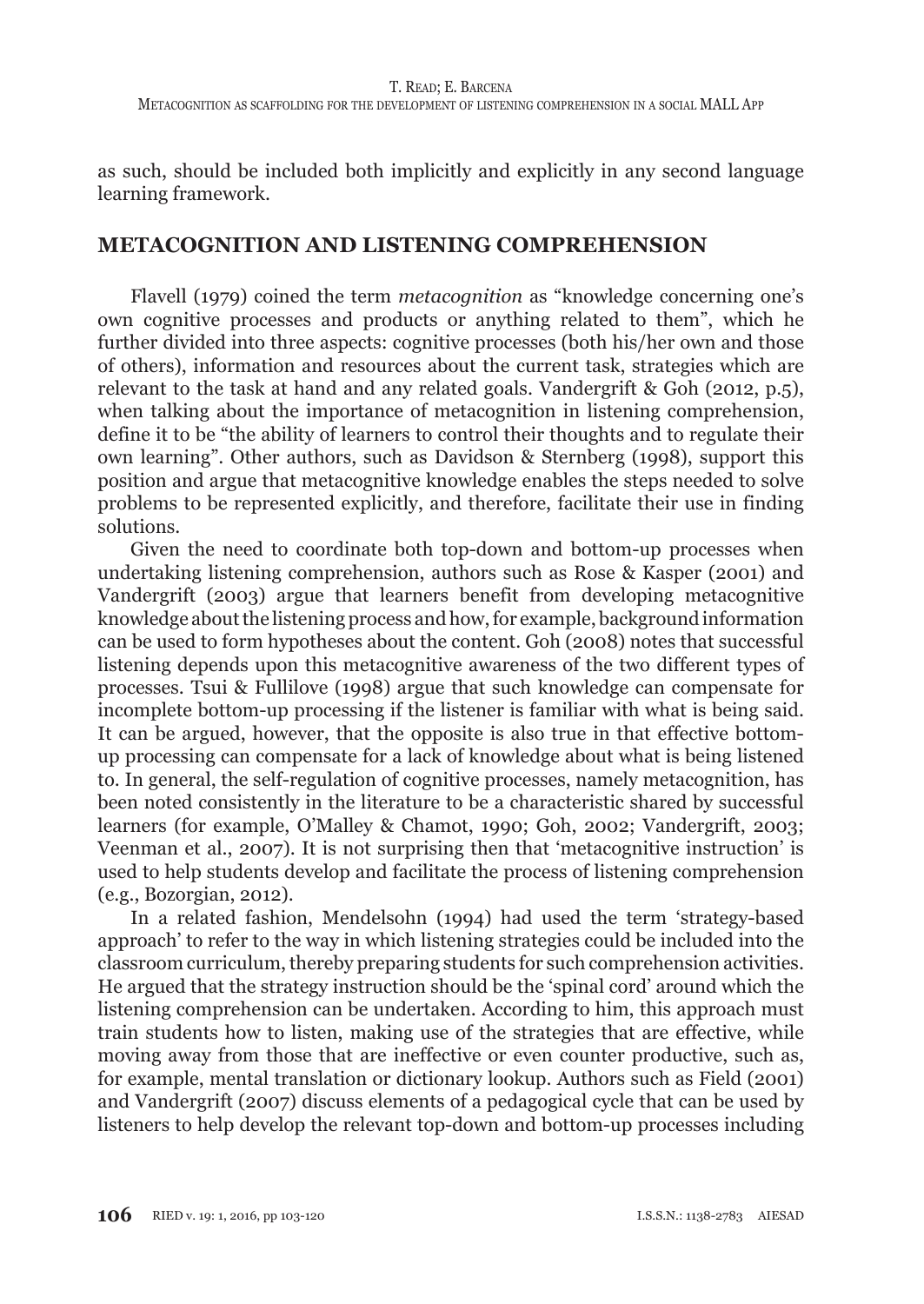planning and monitoring, and including the use of prior knowledge and reflection when problems in understanding arise.

Research has been undertaken on the use of metacognitive instruction in faceto-face (henceforth, F2F) learning contexts. Cross (2009) undertook an experiment with twenty Japanese advanced listening comprehension students over five lessons, finding that pre-test and post-test scores show that the less-skilled listeners improved across the lessons. Vandergrift and Tafaghodtari (2010) undertook a similar procedure for 106 beginner and lower-intermediate French students during a semester. Similarly, the pre-test and post-test results revieled that the less-skilled individuals improved more than the others. Similar results had also been obtained by Goh & Taib (2006), so it would appear to be clear that for less experienced students, helping them improve their metacognition has a direct positive effect on listening comprehension.

Given the demand for online and distance learning in our modern society, where people are often too busy to attend F2F classes, computer-based approaches to language learning have gained popularity. Since the very first computers appeared, they have been used for teaching/learning purposes (Levy, 1997). As technology improved over time, the possibilities for using them also increased. Better graphics, audio characteristics, and the inclusion of CDROM and DVDs, etc., improved their applicability to language learning, giving rise to a whole approach to learning languages referred to as Computer Assisted Language Learning (or CALL). As technology and network connectivity improved, the size of computers continued to reduce, from large mainframes to mini-computers, then to desktop systems, and finally to portable or laptop machines. These opened up the possibility for students to carry their language learning programs and resources with them. Although these machines were smaller, they were still too heavy to limit their use in most everyday situations. In parallel, the increase in the sophistication and functionality of mobile phones has led to the incorporation of some of the functions of computers and they have even become known in themselves as smartphones or a kind of handheld computer. The possibilities for using such devices for learning in general and language learning in particular (referred to as ML and MALL respectively), has been amply documented in the literature (e.g., Sharples, 2000; Traxler, 2005; Nash, 2007; Kukulska-Hulme, 2009; Read et al., in press). As well as their computing power, which can be used to run small programs, or apps, reproduce multimedia recordings, etc., they are also equipped with a series of sensors that enable local data to be recorded (e.g., photos, audio, geolocation), which adds to their value as learning tools. Furthermore, their connection to Internet enables these devices to be used to increase learning opportunities, for which it is commonly said that they provide 'anytime, anywhere' learning possibilities. Finally, given the reduction in cost of these devices, it is ever more common for students to own their own mobile devices, and therefore, want to use them for their learning. The expectancy that this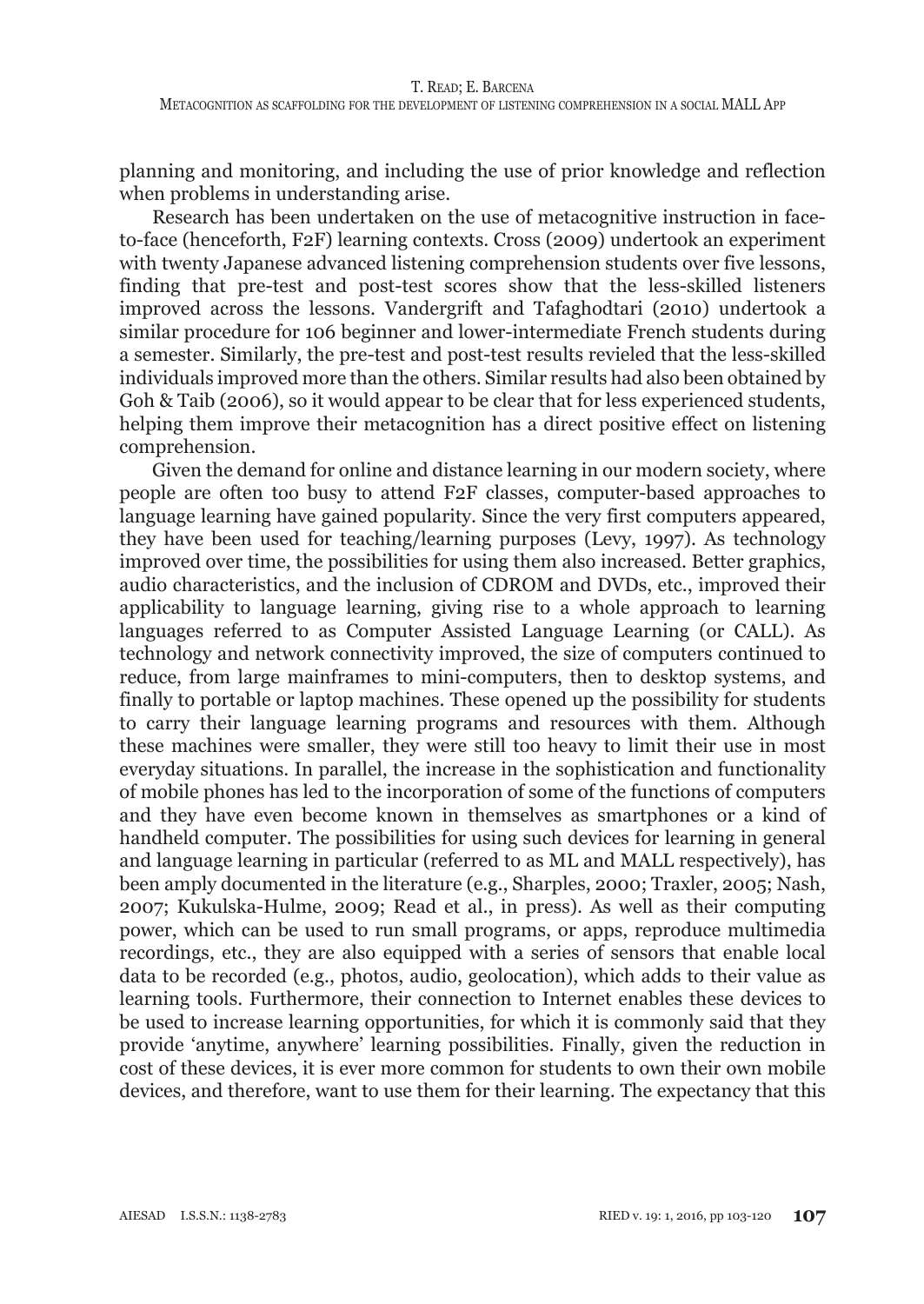has generated in educators has been reflected in the term coined by Ballagas, et al. (2004), namely *Bring Your Own Device* (or BYOD).

Data has been presented in the literature showing how the use of MALL in second language listening comprehension can be effective (e.g., Azar & Nasirib, 2014, Read et al., in press) and can also motivate the students to continue practising (partly because of the portability and the immediacy they offer to students; Norbrook & Scott, 2003), beyond the scope of limited experiments (Barcena et al., 2013). While students use this technology as directed by their teachers, they are not autonomous and tend to stop using the technology once a given course or study period is over. Furthermore, the most commonly used MALL technology, that of podcasting, has not had metacognitive strategies directly included, but relies on the assistance provided by language teachers which, as the authors of this article argue, limits their value for distance learning students.

Within the podcasting literature, some research has been done on the relation of metacognition to listening, however. Rahimi (2012) presented a Metacognitive Awareness Listening Questionnaire (MALQ) questionnaire to 140 second language students to assess their knowledge of listening strategies. The questionnaire focussed on five areas: planning and evaluation, attention, personal knowledge, use of mental translation, and problem solving. The students also answered a further questionnaire on the use of podcasting as part of their second language studies. The results of the both questionnaires showed a correlation between podcasting and the students' awareness of metacognitive listening strategies. Alm (2013) went further by using Vandergrift & Goh's (2012) metacognitive approach for podcast-based listening comprehension training. The study was carried out on 28 intermediate level German students who used podcasts for one semester. The students documented their experience with them writing a review and, at the end of the study, undertook a questionnaire on their experience. The results pointed out the use of metacognition in the students' behaviour, which was also evident in what they wrote about the recordings.

In the distance-learning context, where there is typically very little contact between the students and the teaching team, so it was decided that the metacognitive knowledge and learning strategies necessary for the students to undertake listening comprehension effectively would actually be included in the app and related activity instructions, and not provided a priori by the teaching team. This was the case because the inclusion of such knowledge and strategies in the general documentation that distance-learning students receive as part of their course, is not very effective since they typically do not read it or pass sufficient attention.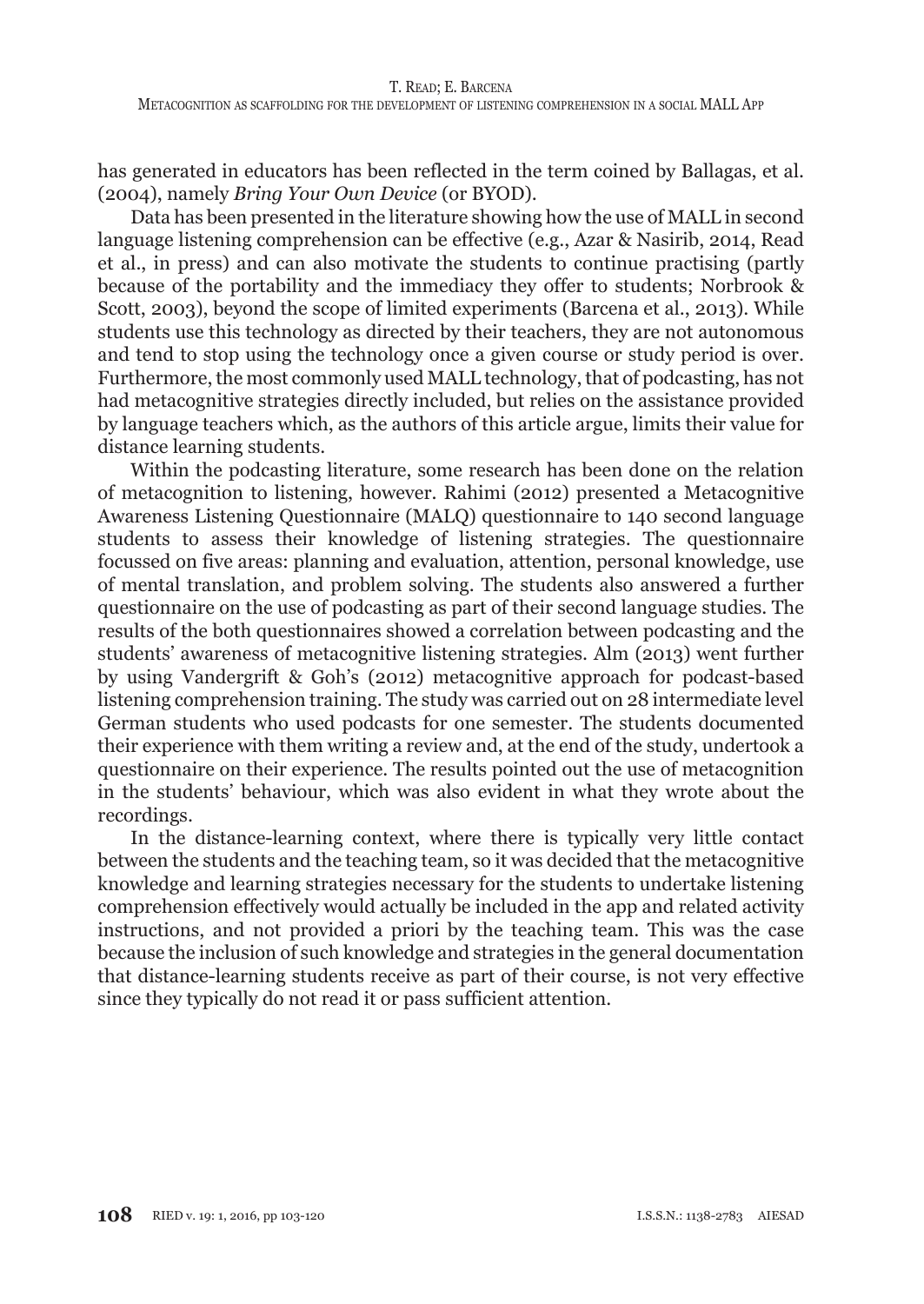#### **THE AUDIO NEWS TRAINER APP**

A MALL app (ANT, the Audio News Trainer; Barcena et al., 2013; Read et al., in press) was developed to apply the generally accepted principles of teaching listening comprehension (in the literature) in a face-to-face environment for students at a distance learning university, UNED (where contact between teachers and students is rare). Previous research by the authors and their experience in learning a language in distance education suggested that such an app could be more effective than directly listening to news recordings from Internet as explained further on. ANT uses audio news recordings to develop oral and, to a lesser extent, written competences from their mobile phone or tablet. The news recordings came from sources that were classified into three levels of difficulty (easy, medium and difficult), depending upon the newsreader's speech speed and accent. When the students started the app, before accessing the news recordings, they were presented with different guidelines about how they should use it and undertake the listening task.

As the students undertook this task, they were requested to focus carefully on the different aspects of what they were hearing, trying to select and connect relevant information. When the recording finished, before answering any questions or writing a summary in the app, they were encouraged to reflect upon what they had heard and understood and, if necessary, go back and listen again to the parts that had caused them problems. The selection of news recordings for this app and listening comprehension training in general can be seen to be beneficial for the students since they are about different types of events that are happening/relevant at the moment. This represents a source of up to date information for the students and it is arguably easier for them to understand than other text types, because even though the news stories are in English, they are probably relatively familiar with the topics being discussed. These days, with the number of formats in which news are available, i.e., textual publications like newspapers, magazines, radio, TV and Internet, it is difficult not to be aware of the main events taking place in the world!

The app contains a series of basic closed questions about the conditions in which the students have been listening to a given news recording and whether the students feel that they have understood what they have been listening to. A related question provides an opportunity for the students to actually pause, reflect upon what they have just heard, and then make a judgment about their performance. After having listened to a news recording and answered the closed questions, the students are expected to write a brief summary of what they have understood (enabling them to actively process the information and think about the key parts that they then have to write in the app). When s/he has finished and clicks the finish button to store the results of the questions and go back to select another question, the textual summary is posted automatically to Facebook, as can be seen in figure 1, as the seed for subsequent collaborative activities.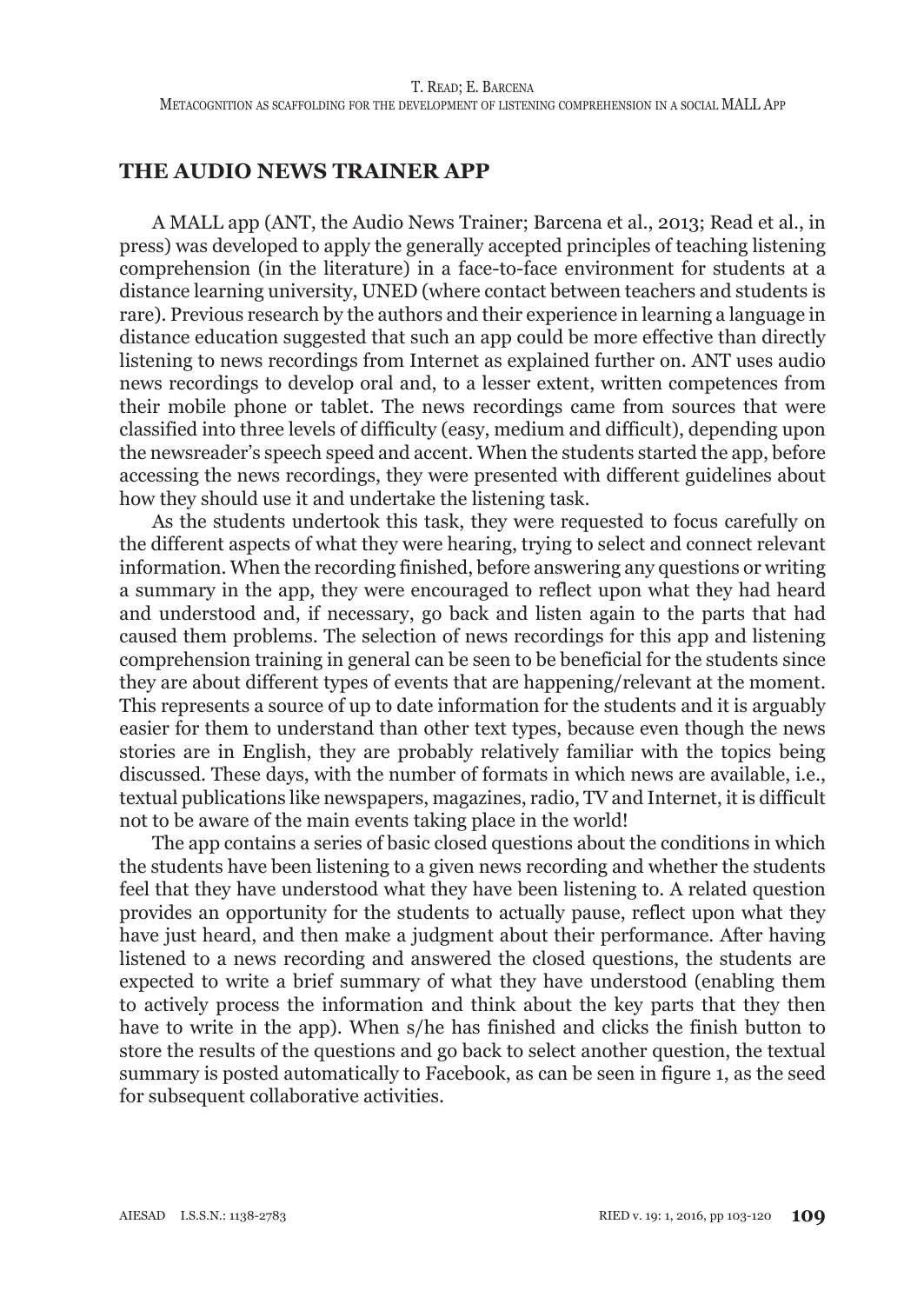Figure 1. Example ANT post to Facebook page



sn110 just listened to Today 9/1/2015 Today: Why are some hospitals struggling to cope with patient numbers?

What I have understood: There are several factor which affect the problem hospitals have with the number of patients. On one hand, the broadening of the coverage of telephone 111; on the other hand, the increase on the rate of patients they consider have to be treated early or sent and ambulance for. There's also a lack of emergency doctors because of the extreme pressure they're under, which leads them to chose other specialties or emigrate, for example to Australia.

In this final part of the learning scenario, the students leave the ANT app and go to the ANT Facebook page to see their post, similar posts by other students on the same news recording and any other posts that might be there. Once a student is on the ANT Facebook page and has found other students' summaries to the same news that s/he has listened to, s/he has two options: firstly, if another student's summary has the same interpretation, then the student is requested to click on the "Like" button to show his/her agreement. If this is not the case, then the student can comment on the summary stating what s/he feels is wrong or ask a question. The objective here is to spark off student debate about what they have understood, which provides a further opportunity to reflect upon what they have heard (they can even go back and listen to the recording again if they want to) and a chance to actually focus on parts of the recording that were not clear previously. Finally, once they have done this, if there is still a lack of consensus, other online materials, resources, social media, etc., can be used to find arguments in favour of one's interpretation.

## **LEARNING SCENARIO AND RESEARCH DESIGN**

In the present research, an experimental scenario was prepared to explore the effectiveness of the way in which metacognitive scaffolding has been included in the app and related functionality. Forty five students on an English language access course at the distance learning university UNED volunteered to take part in the study. Given the eclectic nature of the students on the course, which is mandatory for all future students at the university, the students' (self-reported) language capability ranged from A2 to C1 (following the levels of the Common European Framework of Reference for Languages; Council of Europe, 2001). The diversity of the student population made assessing improvements in listening via pre- and post- tests impossible. A series of five research questions were raised about the way in which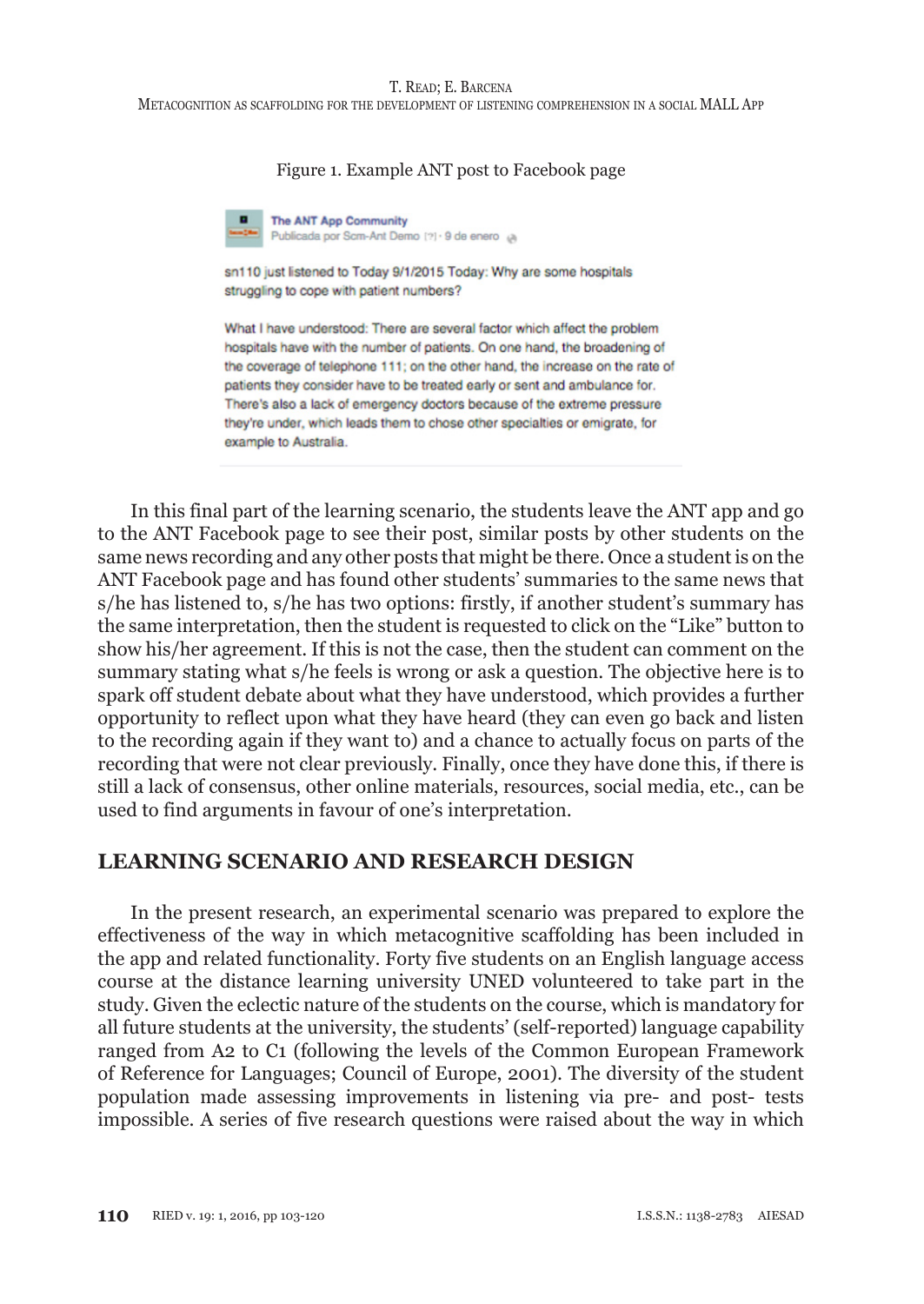the students' metacognitive skills develop as a result of using ANT, and how it helps them improve their listening comprehension:

- 1. Have the students developed awareness of their own strengths and weaknesses?
- 2. Are the students more aware of what they have to do to improve their skills in terms of tasks and strategies?
- 3. Do the students listen in a more structured way?
- 4. Does the use of social media help them become more self-regulated?
- 5. Are the students aware that certain external factors make listening harder?

The data needed to help answer these question came from four sources, following a mixed-method approach (Robson, 2002). Firstly, a pre-questionnaire was given to the students as part of their registration process to take part in the study, where questions were used to obtain an idea of the knowledge they had about metacognitive strategies that they might use during listening comprehension, and where, in fact, they might use them advantageously. Secondly, all interactions between the students and the app were logged on the project server. Such interactions included the recordings that they had listened to, how many times they had repeated any given recording, how long they had spent listening, etc. The answers to the closed questions that the app provides for them to answer at the end of each recording were also logged on the server. Thirdly, all the interactions on the ANT Facebook page (either directly from the app or from direct student interventions) were contained in the data model embedded in the page and after the experimental period was over, was extracted by the authors to be used for analysis. Fourthly and finally, a postquestionnaire was given to the students to provide data that complemented what had already been obtained and that would provide insights necessary for answering the research questions. The design and characteristics of the questionnaires were established following Cohen et al. (2007), to maximize data retrieval and their correlation with other results.

When structuring the learning scenario and the way in which the app would help the students, four factors were taken into account regarding process, complexity, length and personalization:

• The students need to be aware of the learning process that they should follow. They should prepare for the activity, try to remove distracting objects, have a receptive attitude and be prepared to modify (aspects of) preconceived ideas. According to their level, they should change the listening focus from most repeated and emphasized words to specific details. When appropriate, note taking can be used to write down identify words in the same order as they are heard. Finally, repetition can be useful by pausing and going back to hearing specific parts of the recording again.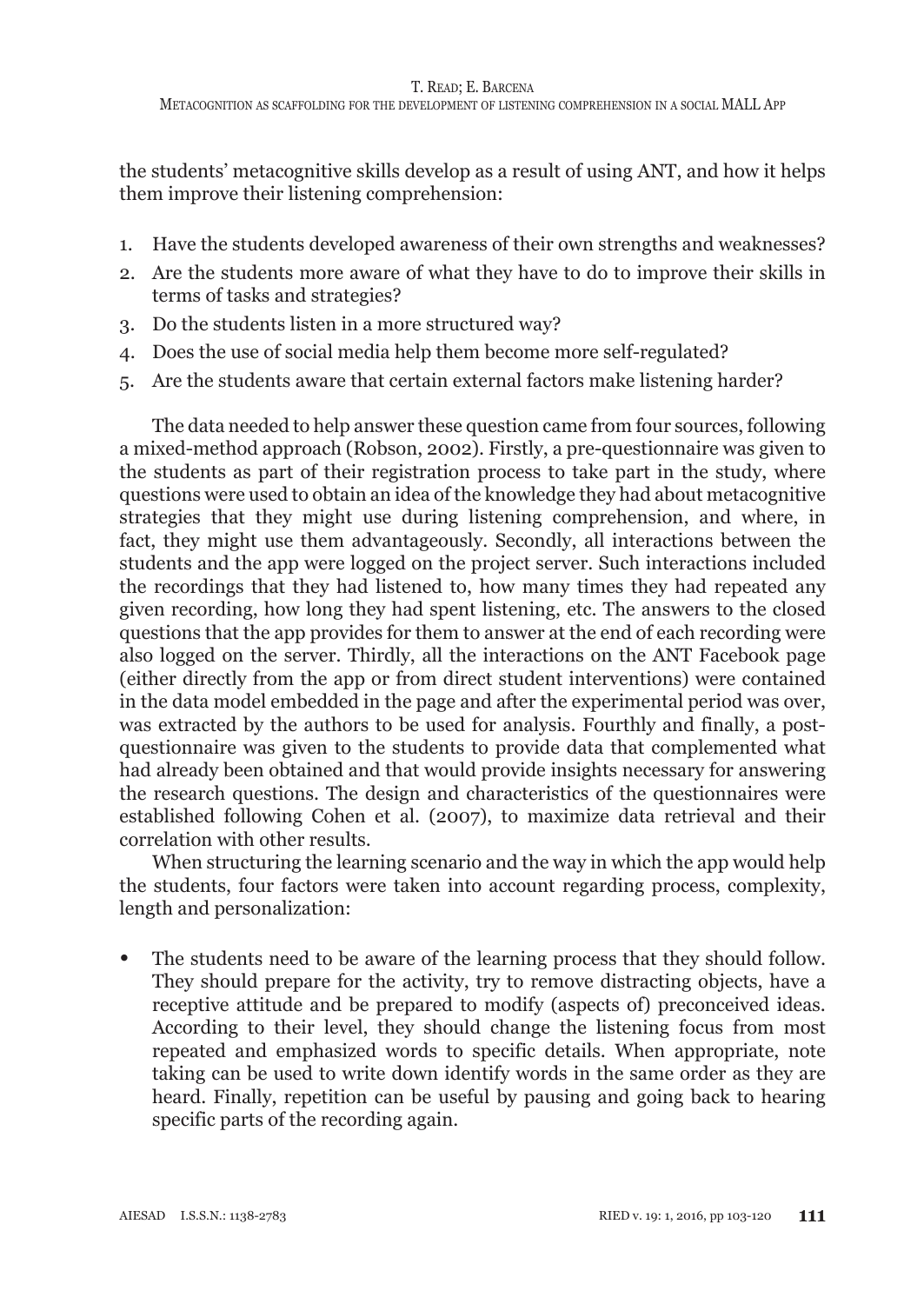- The complexity of the learning activity is important and must be challenging enough for progress to occur but also simple enough in order not to increase the students' anxiety levels and decrease their motivation.
- The length of the listening activity must be short (and self-contained) to enable students to maintain their attention and be able to cope with the attentional/ cognitive effort required.
- Personalized learning can potentiate progress in two senses: firstly, they must be able to work their audio skills at their own level and pace, and the learning goal must be comfortably achievable for effective progress. Secondly, the student must be able to use scaffolding to adapt the activity to his/her level and learning style.

## **QUALITATIVE RESULTS ANALYSIS AND DISCUSSION**

As has been noted in the previous section, the data available after the experimental period that can be used to answer the research question come from four sources and combine qualitative and quantitative data. Work is currently being done by the authors to undertake a low-level quantitative analysis of this very large body of data. However, for the purposes of this article, a higher-lever qualitative analysis has been undertaken that combines a comparison of the results from the pre- and post-questionnaires with the logged data both from the project server and the Facebook app page. For example, to detect how behavior has changed throughout the experimental period, comparisons were made between recordings listened to at the beginning, in the middle and at the end of the period. Hence, this type of essentially qualitative analysis of the data obtained in this study using ANT gave rise to a series of observations about the development of the students' metacognition, listening strategies, and their ability to understand the news recordings heard, which are reported here.

The first research question regarded the way in which the students developed awareness of their own strengths and weaknesses (related to the general skill of listening) during the use of the app, when listening, and the way in which they are capable of identifying the difficulties encountered. This is arguably an important source of information for them, since knowing what their weaknesses are can help them compensate for them and use appropriate strategies to overcome them. Between sessions, students reported having actually reflected upon the difficulties they had experienced and decided that they needed to be more attentive to strategies recommended in the app for the problems than they actually had. This development of awareness is evident in the results for lower-level students. However, for higherlevel students, there was not such a difference between the two questionnaires, arguably showing that they were more self-regulated.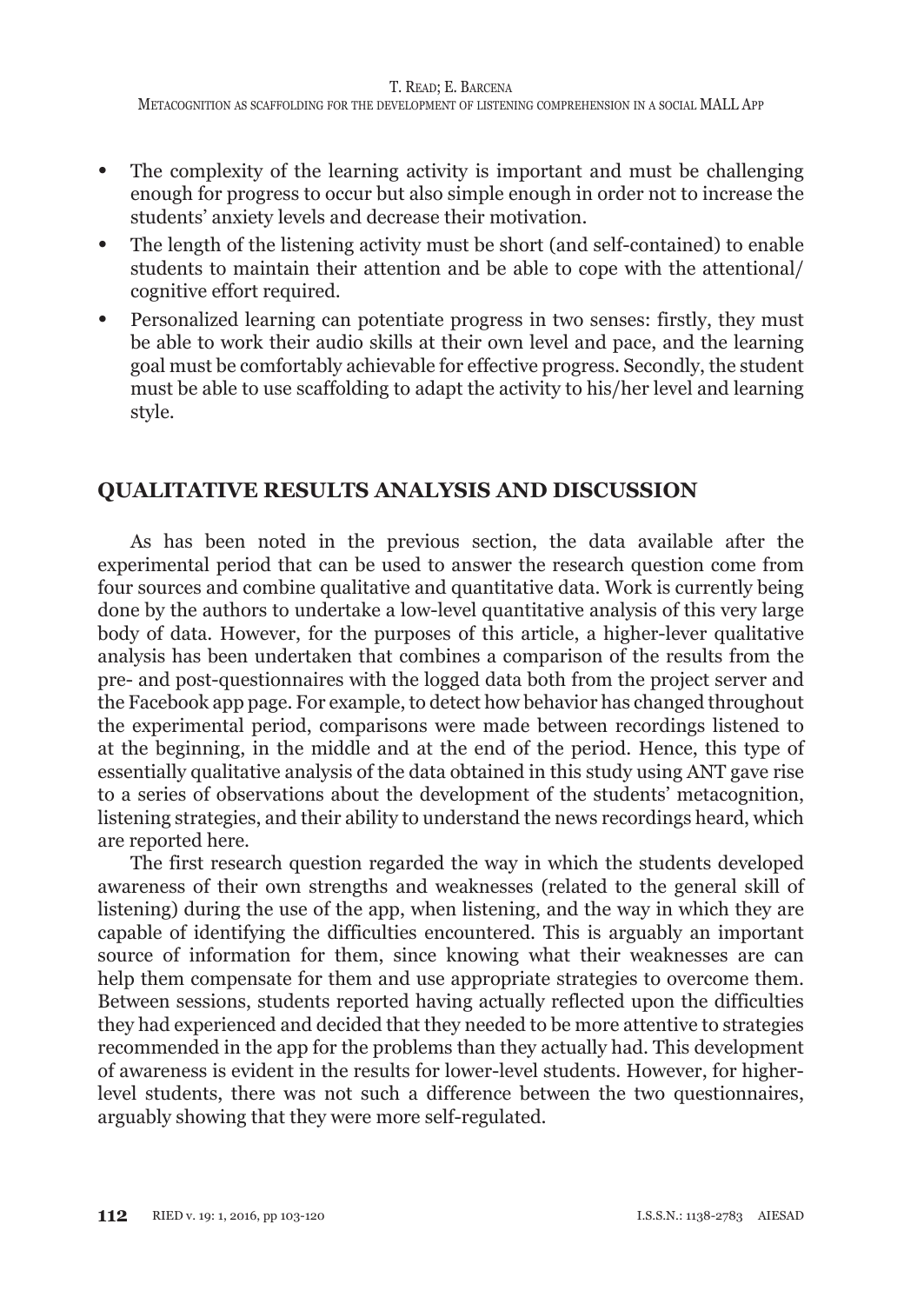This difference in the first question does not imply that there would be such a clear difference in the second one. Here, the question was about the students' awareness of what strategies are available to them to improve their skills. The second question is a follow on from the first one, since it relates self-diagnosis to strategic selection of relevant solutions. It is assumed that pro-active students are more likely to understand this relation and be able to make the correct choice, asking for help if necessary. Furthermore, of the strategies presented in the app, apart from repetition and reflection, the most popular metacognitive strategy used was that of focusedlistening, i.e., listening while concentrating on particular types of information (who?, where?, when?, etc.). This was reported to help them filter the information and, after listening to a given recording several times, provide a more complete understanding of the content of the recording. Regarding the actual internalization of the different strategic elements to develop a 'listening recipe' that could be used whenever an opportunity presented itself, an essentially three-phase approach was reported: preparation by thinking about the topic to be listened to; focusing on, selecting and connecting relevant key information that appeared in the recording; and checking what had been understood by going to the social media app page. The students identified the generation of a summary for Facebook as an effective mechanism for two reasons: firstly, it caused them to take the listening comprehension 'more seriously', since they would publish what they had understood, therefore, having to think more carefully about it; and secondly, the actual feedback of their peers about their own summaries was reinforcing and helped them check what they thought they had understood.

Another aspect of metacognition when learning to listen to a second language, namely that of realizing that one has an incomplete mental representation of the audio, and hence require repetition, was identified in the students' behavior, since with relative ease a student could, with a single finger swipe, move backwards in the recording and listen to a given fragment as many times as required. In a related fashion, when a student was unable to understand a given recording (or at least part of it), being able to go to the social network and see other peoples' summaries was reported as being very helpful. It was also noted that sometimes just reading a small part of a summary on the Facebook page was sufficient to help with understanding. In this case the students in question developed a cyclic approach/strategy to listening where, after initially having difficulties trying to understand a recording, they would go to read someone else's summary, and then go back and try again. Furthermore, the answers from the questionnaires showed that regardless of the students' listening level, they noted that the use of the app together with its documentation and associated collaborative activities had helped them correlate their difficulties with appropriate (metacognitive) strategies that could be used to compensate for them. The lack of difference here presumably reflects the way that higher-level students had undertaken listening activities previously with little if any help and no explicit documented strategies to hand. In almost all cases, these students reported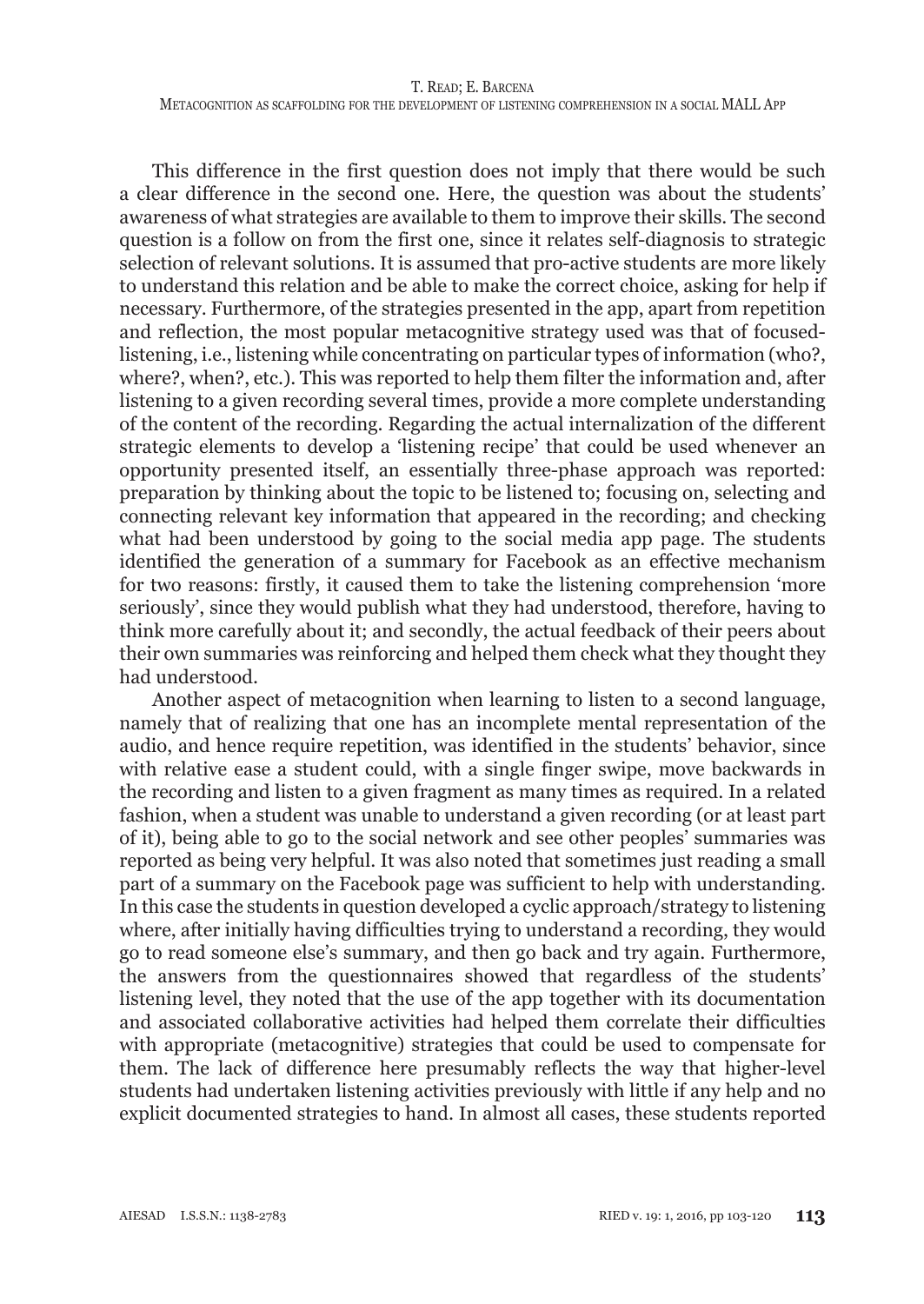having listened to audio under their own initiative, on the radio or via Internet. Furthermore, as well as the answers to the questionnaires, the data logged from the app and the Facebook page showed no appreciable difference between the behaviour of different level students and evidence for how they regulated their listening using the strategies provided.

The third question highlights the importance of self-imposed structure when undertaking the listening comprehension. An important part of the structuring process was identified to take part during the preparation phase. Students typically reported that the title of a given news recording actually helped them to contextualize what they were going to listen to and be able to remember relevant background knowledge and vocabulary before starting to listen. However, in some cases, for less experienced students, this actually worked against them, since seeing that a recording was going to focus on something that they knew very little about actually made them anxious and, therefore, arguably hindered their listening process. Interestingly, even though it would have been very easy in these cases for students to actually use the Web browsers or other social media tools on their smartphones or tablets to search for background information that would have made the listening activity easier, they never did so. The questionnaire data clearly shows that the students believe that they undertake their listening activities in a more structured way than they did before starting to use the app. More research is needed to actually be able to conclude if this is a permanent change that could be detected away from the app, where the relevant cues are always available.

The fourth question about the role the social media in facilitating self-regulation can be answered, both in terms of the ratio of 'Likes' and comments to listened news recordings, and also the importance given to their use by the students in the questionnaires. This question relates to the presence of the metacognitive scaffolding in the social media activities (which could be explicit if additional instructions were added to the Facebook page. However, in this study, this was not the case and was also seen by the research team to be unnecessary). This scaffolding was also present in the actual app interface, implicit in that students had to reflect before undertaking the written summary, and explicit in the instructions on how listening should be undertaken. Furthermore, the authors argue that actually knowing that they will have to write a summary *a priori* also motivates them to listen more carefully, since not only do they have to write the summary but it will be also seen and read by their peers.

The fifth and final question explores the students' ability to identify the characteristics of the news recordings and the listening environment that cause them most difficulty, as an important step toward adopting suitable listening strategies. This question can be answered in terms of the closed questions present in the app, which specifically targeted this issue. Furthermore, the data logged showed that, with practice, the student became essentially better at identifying these factors and acting accordingly. The main factors predicted by the authors and confirmed by the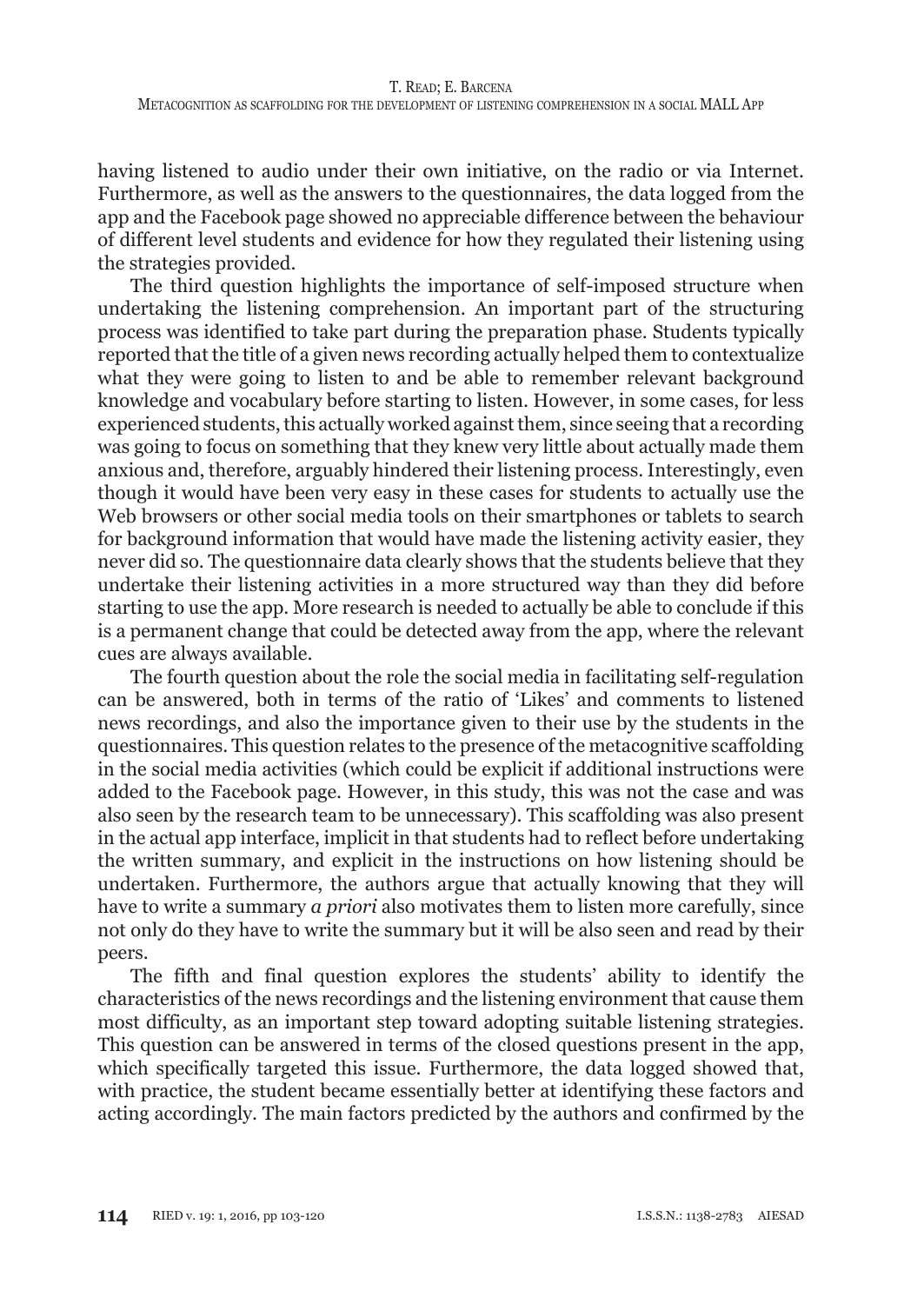students include the speaker's accent, the speed of locution, background noise, the familiarity of the topic, and the technical nature of the vocabulary being used (in this order). Students were advised to gradually expose themselves in a controlled manner to harder conditions, which was validated by the data logged. In the specific case of background noise, the students were advised to use the app in progressively noisier environments, like on the streets, in public transport, etc., and not to 'compensate' by having artificially high and potentially unhealthy high volume levels.

In terms of the app itself, the data logged showed that the instructions and strategies were checked by the students and also applied, at least as far as can be identified by repetitions, the periodicity of the preparation of the summaries, etc. Students would typically click through to the listening page and pause before starting the recording. After having listened to it (one or more times), they would answer the closed questions relatively quickly and then pause again before attempting to write the summary of the news recording for Facebook. Most students would then immediately go there (as far as it is possible to discern from the social network data logging), probably from the same mobile device, to look for summaries produced by other people and click 'Like' to show agreement or comment on them.

#### **CONCLUSIONS**

In this article some preliminary results are presented about the effectiveness of a social MALL app, ANT, to scaffold the development of metacognition when learning to develop listening comprehension in a distance-learning context. ANT implicitly and explicitly presents students with metacognitive strategies for listening comprehension to assist them in their learning process during and beyond the use of this software, and has been argued to offer an effective way to compensate for the lack of teacher presence, support and guidance on a medium/long term basis. Although this study of its initial use shows the potential of incorporating 'knowing about knowing' into mobile listening technology, future research is required to provide finer-grained insights into this process.

ANT has been designed to provide students with three advantages over directly listening to news recordings from Internet, either by using the Web browser on their smartphones or by using a podcast service that automatically makes the recordings available using a subscription-based mechanism. Firstly, as noted previously, three different difficulty levels of recordings are provided so that the students can attempt harder material as they progress and develop better listening skills. Secondly, the interface of the app has been developed following carefully selected pedagogic guidelines to enhance self-regulation and metacognition since, as has been noted previously, for their relevance in adult second language learning. Thirdly and finally, the way students can work collaboratively afterwards with other users to scaffold and refine what they think they have understood after listening to a recording, following a constructivist approach (McBride, 2009). This can be said to be a scaffolded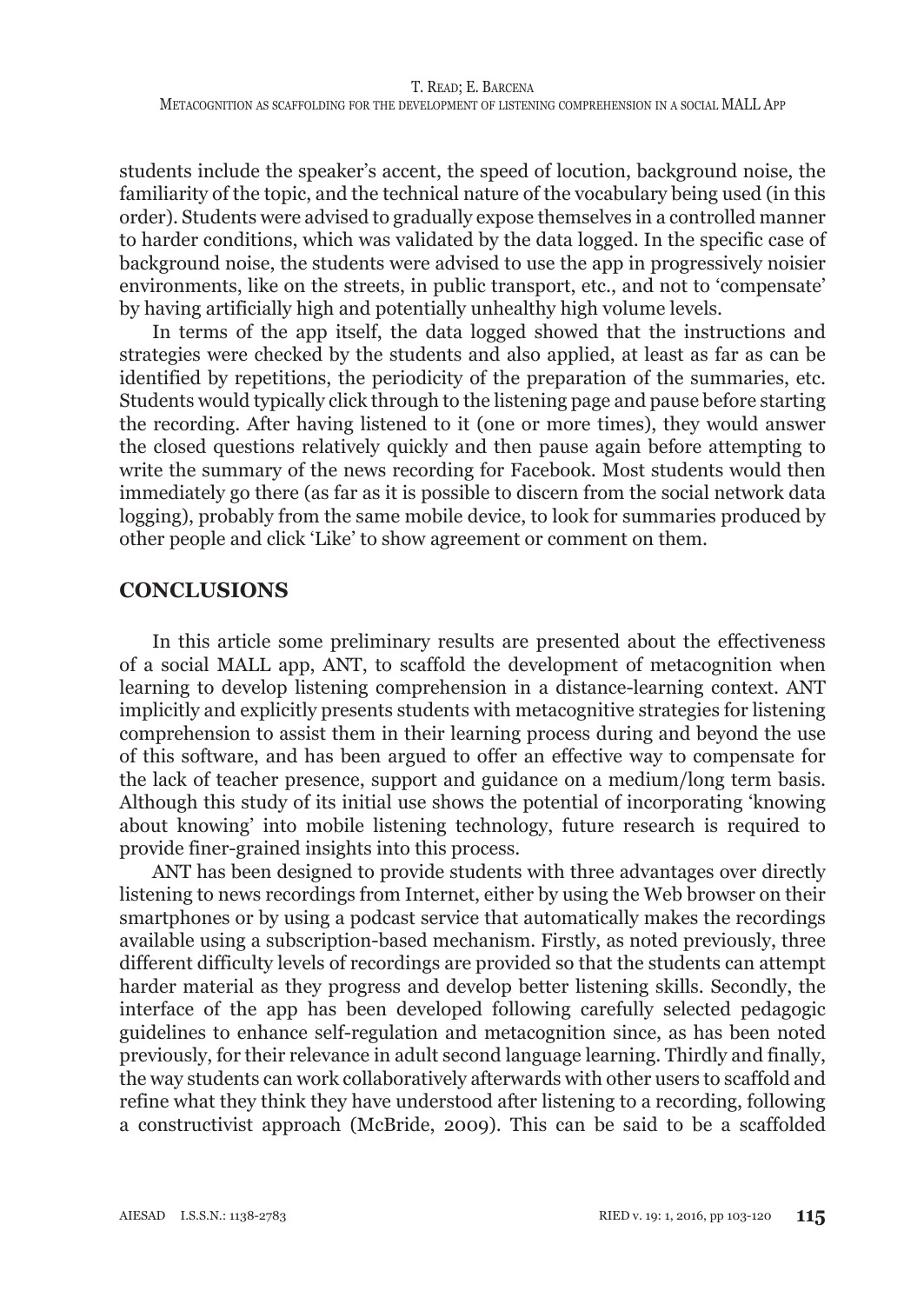process, since as the students progress and their listening competences improve, the support they require initially will gradually cease to be necessary, as they internalise the processes that they use to actually understand what they have heard.

It should be noted that, as reported in previous studies in the literature, students with self-reported lower levels of listening competences made more explicit use of the metacognitive strategies and scaffolding present in the app than their more advanced peers. However, this result needs to be treated with care, because all the students had to use some of the strategies due to the structure of the questions and activities. The difference between the former and latter students is that, since the notion of structuring listening itself was new to them, they did it in a more controlled and explicit way and were, therefore, more aware of the value of this aspect of their learning. The latter students, since they had more experience of second language listening per se, arguably also used some of the metacognitive strategies, but were less aware of doing so since the process was arguably more automatic for them. Furthermore, even though the latter students were not aware of actually using the strategies explicitly, if, as is arguably the case, they had internalized some of them, then it is to be expected that they were not 'conscious' of having done so.

The main limitation of the current version of ANT is the way in which the comprehension activity is structured in that the app directly requests students to summarise what they have understood from listening to a given audio news item. The results obtained are typically mechanical and do not reflect any 'emotional identification' by the students with the subject matter, which would arguably reinforce subsequent interaction in the social media, thereby promoting further learning. If the students were given more freedom to write about any aspect of the audio that they had found interesting, then more meaningful interaction might be subsequently produced. This remains a question for further work.

## **NOTES**

<sup>1.</sup> The work presented in this article has been funded by the Spanish Ministry of Science and Innovation (ref. no. FFI 2011-29829).

## **REFERENCES**

- Alm, A. (2013). Extensive listening 2.0 with foreign language podcasts. *Innovation in Language Learning and Teaching*, *7* (3), 266-280.
- Anderson, A., & Lynch, T. (1988). *Listening.*  Oxford: Oxford University Press.
- Azar, A. S., & Nasiri, H. (2014). Learners' Attitudes toward the Effectiveness of Mobile Assisted Language Learning (MALL) in L2 Listening Comprehension. *Procedia-Social and Behavioral Sciences, 98*, 1836-1843.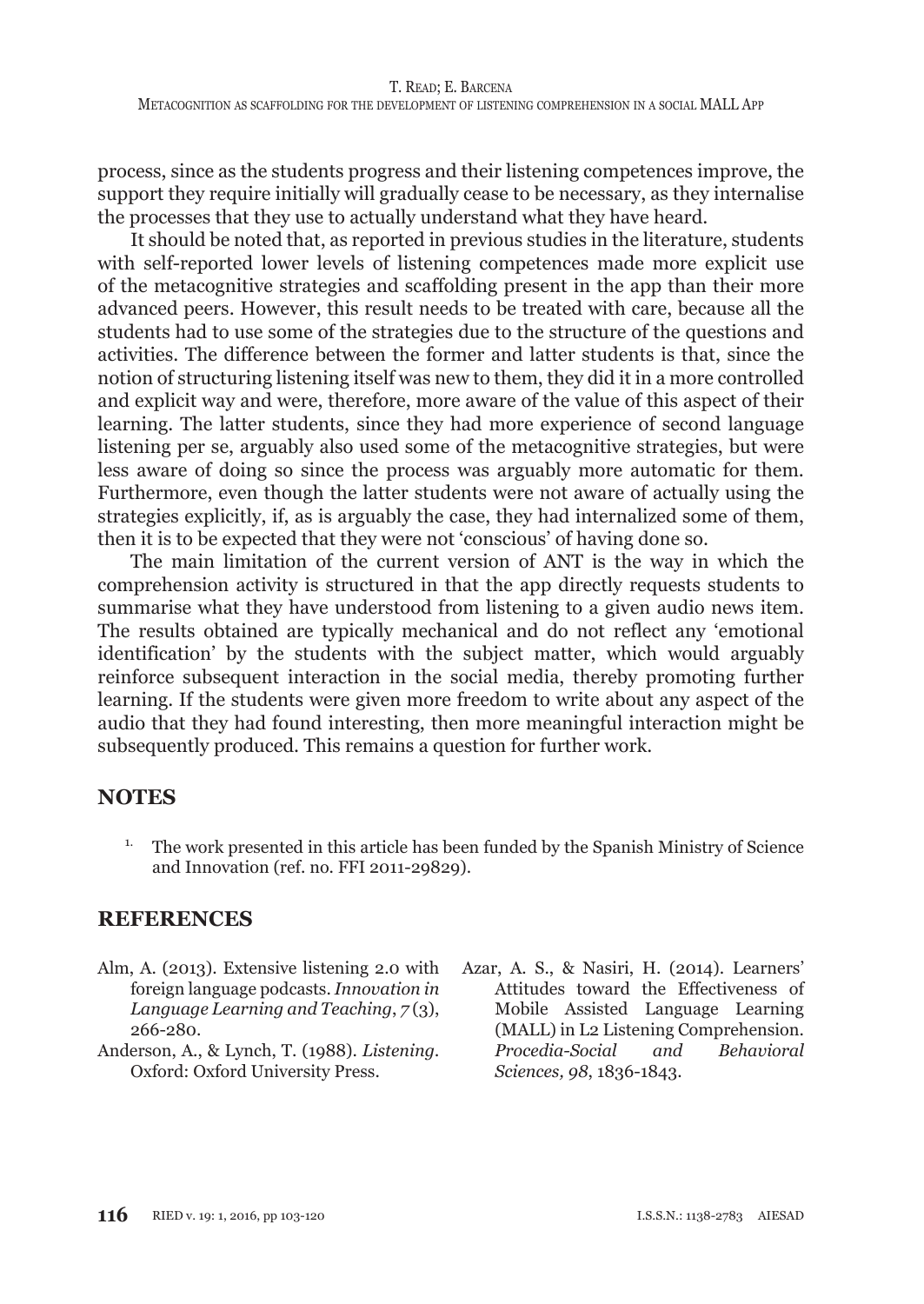- Bacon, S. M. (1992). Phases of listening to authentic input in Spanish: A descriptive study. *Foreign Language Annals, 25* (4), 317-334.
- Ballagas, R., Rohs, M., Sheridan, J. G., & Borchers, J. (2004). BYOD: Bring your own device. In *Proceedings of the Workshop on Ubiquitous Display Environments, Ubicomp*.
- Barcena, E., Read, T., Arús, J., Pareja, A., Rodrigo, C., Martin-Monje, E., Pomposo, L., Rodríguez, P., & Calle, C. (2013). Mobile Assisted Language Learning for professionals: integrating learning into the daily routines. In *Proceedings of EUROCALL'13*. University of Evora (Portugal).
- Blasco Mayor, M. J. (2009). CALLenhanced L2 listening skills – aiming for automatization in a multimedia environment. *Indian Journal of Applied Linguistics, 35* (1), 107-120.
- Bozorgian, H. (2012). Metacognitive Instruction Does Improve Listening Comprehension. In *International Scholarly Research Network ISRN Education.*
- Brown, E. (2001). Mobile learning explorations at the Stanford Learning Lab. *Speaking of Computers, 55.*
- Buck, G. (2001). *Assessing listening.*  Cambridge: Cambridge University Press.
- Cohen, L., Manion, L., & Morrison, K. (2007). *Research Methods in Education.* London: Routledge.
- Council of Europe. (2001). *Common European Framework of Reference for Languages: Learning, Teaching, Assessment* [online]. Cambridge: Cambridge University Press.
- Cross, J. (2009). Effects of listening strategy instruction on news videotext comprehension. *Language Teaching Research*, *13* (2), 151-176.
- Davidson, J. E., & Sternberg, R. J. (1998). Smart problem solving: How metacognition helps. In D. J. Hacker,

J. Dunlosky & A. C. Graesser (Eds.), *Metacognition in educational theory and practice*, (47-68). Mahwah, NJ: Lawrence Erlbaum Associates.

- DeKeyser, R. M. (2001). Automaticity and automatization. In P. Robinson (Ed.), *Cognition and second language instruction*, (125–151). New York: Cambridge University Press.
- Field, J. (2001). Finding one's way in the fog: Listening strategies and secondlanguage learners. *Modern English Teacher*, *9*, 29–34.
- Field, J. (2008). Bricks or mortar: Which parts of the input does a second language listener rely on? *TESOL Quarterly*, *42*, 411–432.
- Flavell, J. H. (1979). Metacognition and cognitive monitoring: A new area of cognitive-developmental inquiry. *American Psychologist*, *34*, 906–911.
- Flowerdew, J., & Miller, L. (2005). *Second language listening: Theory and practice*. New York: Cambridge University Press.
- French, L. (2003). *Phonological working memory and L2 acquisition: A developmental study of Quebec francophone children learning English.* Unpublished PhD dissertation. Université Laval, Canada.
- Gilakjani, A. P., & Ahmadi, M. R. (2011). A study of factors affecting EFL learners' English listening comprehension and the strategies for improvement. *Journal of Language Teaching and Research*, *2*  (5), 977-988.
- Goh, C. (2002). Exploring listening comprehension tactics and their interaction patterns. *System*, *30*, 185– 206.
- Goh, C., & Taib, Y. (2006). Metacognitive instruction in listening for young learners. *ELT Journal*, *60,* 222–232.
- Goh, C. (2008). Metacognitive instruction for second language listening development: Theory, practice and research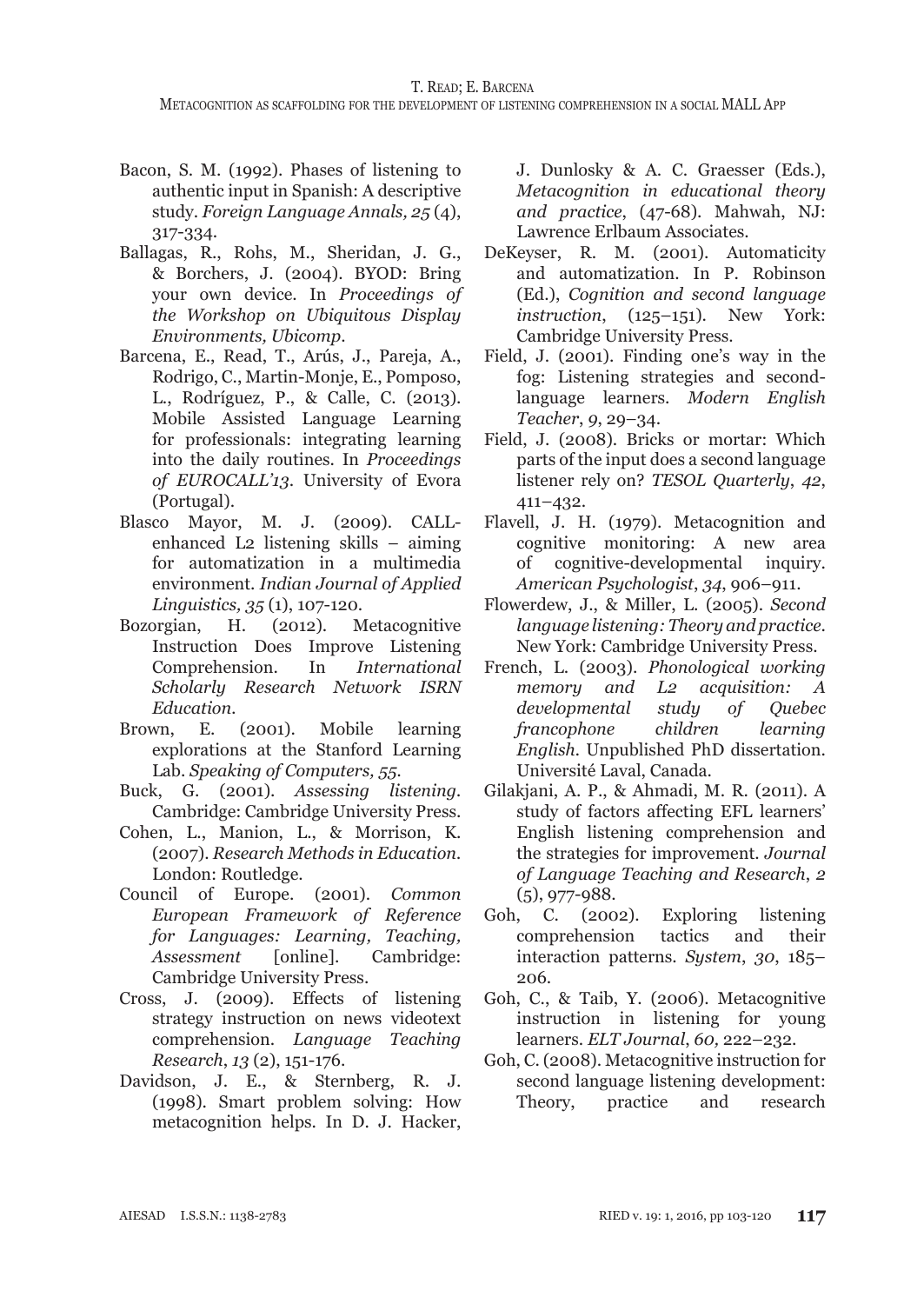T. Read; E. Barcena

Metacognition as scaffolding for the development of listening comprehension in a social MALL App

implications. *RELC Journal*, *39*, 188– 213.

- Grabe, W. (2004). Research on teaching reading. *Annual Review of Applied Linguistics*, *24*, 44–69.
- Kukulska-Hulme, A. (2009). Will mobile learning change language learning? *ReCALL*, *21* (2), 157-165.
- Levy M. (1997). *CALL: context and conceptualisation*, Oxford: Oxford University Press.
- Long, D. R. (1990). What you don't know can't help you. *Studies in Second Language Acquisition*, *12*, 65–80.
- MacWhinney, B. (2001).The competition model: the input, the context, and the brain. In P. Robinson (Ed.), *Cognition and second language instruction* (69- 90). Cambridge: Cambridge University Press.
- Mecartty, F. (2000). Lexical and grammatical knowledge in reading and listening comprehension by foreign language learners of Spanish. *Applied Language Learning*, *11*, 323–348.
- McBride, K. (2009). Social networking sites in foreign language classes: Opportunities for re-creation. In L. Lomicka & G. Lord (Eds.), *The next generation: Social networking and online collaboration in foreign language learning*. (35–58). San Marcos, TX: CALICO.
- Mendelsohn, D. (1994). *Learning to listen: A strategy-based approach for the second-language learner.* San Diego, CA: Dominie.
- Murphy, J. M. (1987). The listening strategies of English as a second language college students. *Research & Teaching in Developmental Education, 4* (1), 27-46.
- Nash, S. S. (2007). Mobile learning, cognitive architecture and the study of literature. *Issues in Informing Science and Information Technology (IISIT)*, *4*, 811- 818.
- Norbrook, H., & Scott, P. (2003). Motivation in mobile modern foreign language

learning. In *Procedings of mLearn* 2003, (pp. 50-51).

- Nunan, D. (1998). Approaches to Teaching Listening in the Language Classroom. *Paper presented at the Korea TESOL Conference, Seoul.*
- O'Malley, J. M., Chamot, A. U., & Küpper, L. (1989). Listening Comprehension Strategies in Second Language Acquisition, *Applied Linguistics, 10,* 418-37.
- O'Malley, J. M., & Chamot, A. U. (1990). *Learning strategies in second language acquisition*. Cambridge: Cambridge University Press.
- Read, T., Barcena, E., & Kukulska-Hulme, A. (in press). Exploring the application of a conceptual framework in a social MALL app. In A. Pareja, C. Calle & P. Rodríguez-Arancón (Eds.), *New Perspectives on Teaching and Working with Languages in the Digital Era.* London: Macmillan.
- Robson, C. (2002). *Real World Research: A Resource for Social Scientists and Practitioner-Researchers*. Oxford: Blackwell Publishing.
- Rose, K. R., & Kasper, G. (Eds.). (2001). *Pragmatics in language teaching*. Cambridge: Cambridge University Press.
- Rost, M., & Ross, S. (1991). Learner strategies in interaction: Typology and teachability. *Language Learning, 41*, 235-273.
- Rost, M. (2001). *Listening in action*. New York: Prentice Hall.
- Segalowitz, N. (2003). Automaticity and Second Language. In C. Doughty & M. Long (Eds.), *The Handbook of Second Language Acquisition*. (382-408). Oxford: Blackwell.
- Sharples, M. (2000). The design of personal mobile technologies for lifelong learning. *Computers & Education*, *34 (3),* 177-193.
- Schmidt, R. (1992). Psychological mechanisms underlying second language fluency. *Studies in Second Language Adquisition*, *14*, 357-385.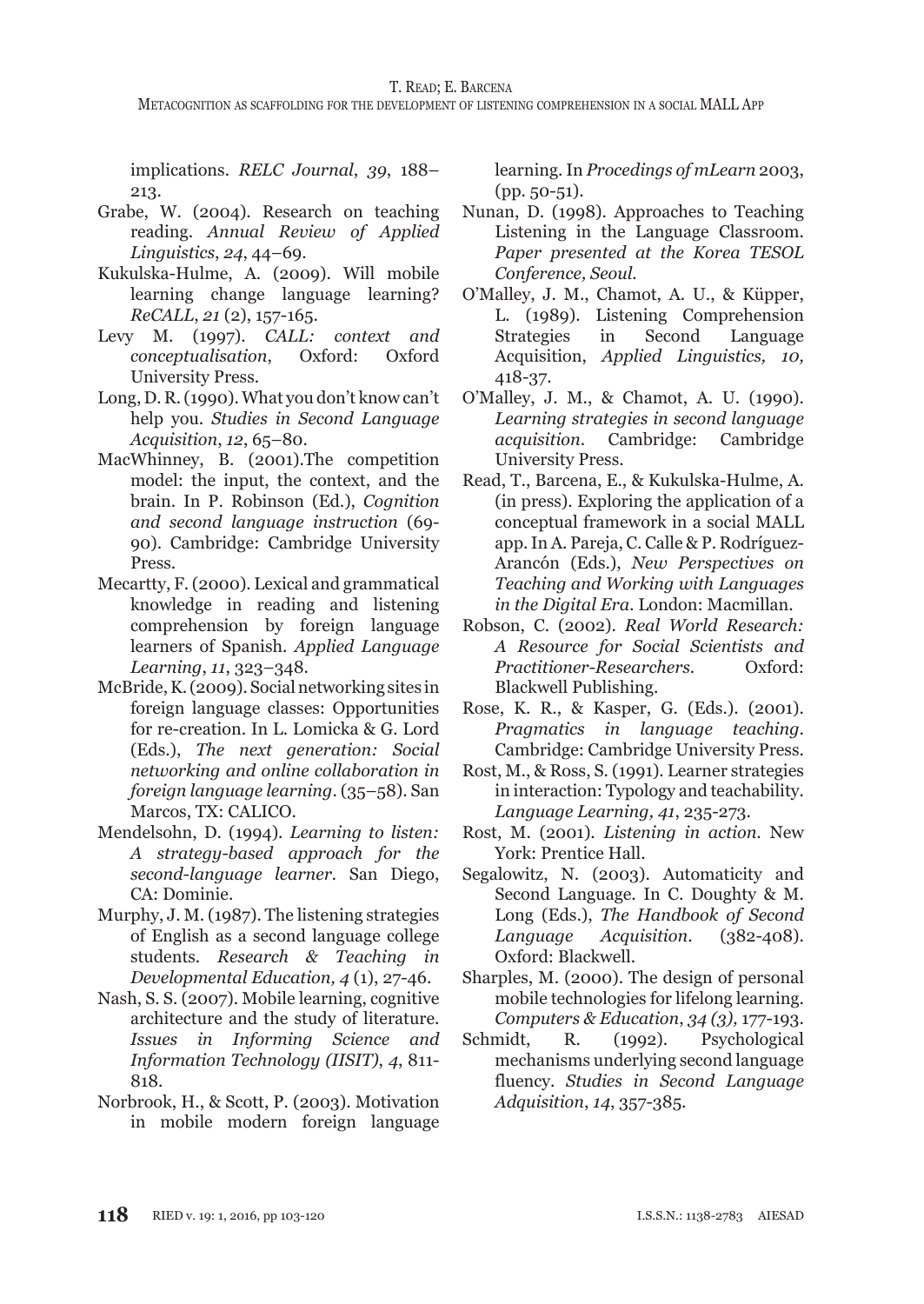T. Read; E. Barcena

Metacognition as scaffolding for the development of listening comprehension in a social MALL App

- Thompson, I., & Rubin, J. (1996). Can strategy instruction improve listening comprehension? *Foreign Language Annals, 29* (3), 331-342.
- Traxler, J. (2009). Current state of mobile learning. In M. Ally (Ed.), *Mobile Learning Transforming the Delivery of Education and Training*, (9-24). Athabasca: AU Press.
- Tsui, A., & Fullilove, J. (1998). Bottom-up or top-down processing as a discrimination of L2 listening performance. *Applied Linguistics, 19,* 432-451.
- Underwood, M. (1989). *Teaching Listening*. New York: Longman.
- Vandergrift, L. (1997). The strategies of second language (French) listeners: A Descriptive Study, *Foreign Language Annals, 30*, 387-409.
- Vandergrift, L. (2002). It Was Nice to See that our Predictions Were Right: Developing Metacognition in L2 Listening Comprehension, *Canadian Modern Language Review, 58,* 556-75.
- Vandergrift, L. (2003). From Prediction through Reflection: Guiding Students through the Process of L2 Listening, *Canadian Modern Language Review, 59*, 425-40.
- Vandergrift, L. (2007). Recent developments in second and foreign language listening comprehension research. *Language Teaching, 40,* 191-210.
	- Vandergrift, L., & Tafaghodtari, M. H. (2010). Teaching students how to listen

does make a difference: An empirical study. *Language Learning*, *60, 470-497.*

- Vandergrift, L. (2011). Second Language Listening. *Handbook of Research in Second Language Teaching and Learning, 2,* 455.
- Vandergrift, L., & Goh, C. (2012). *Teaching and learning second language listening: Metacognition in Action*. UK: Taylor & Francis.
- Veenman, M., Van Hout-Wolters, B., & Afflerbach, P. (2006). Metacognition and learning: conceptual and methodological considerations. *Metacognition and Learning*, *1*, 3-14.
- Wu, Y. (1998). What do tests of listening comprehension test? A retrospection study of EFL test-takers performing a multiple-choice task. *Language Testing, 15,* 21-44.
- YaMada, M., KitaMura, S., Shimada, N., Utashiro, T., Shigeta, K., Yamaguchi, E., Harrison, R., Yamuchi, Y., & Nakahara, J. (2012). Development and Evaluation of English Listening Study Materials for Business People Who Use Mobile Devices: A Case Study. *CALICO Journal*, *29* (1), 44-66.
- Yokoyama, N. (2005). "Katei" jushi no chokai shidou no kouka: Taimen-bamen ni okeru chokai katei no bunseki kara [The effects of process-oriented listening instruction: An analysis of comprehension process in an interactive setting]. *Acquisition of Japanese as a Second Language, 8*, 44-63.

#### **ACADEMIC AND PROFESSIONAL PROFILE OF THE AUTHORS**

**Timothy Read** is a senior lecturer at UNED. He has held several positions in the university government there. He is the cofounder of the ATLAS research group and has directed national and international funded projects on applying TIC to LSP. He is currently working in the area of MALL and Language MOOCs. He has also been a member of diverse scientific committees and has collaborated as an evaluator of national and international research project proposals.

E-mail: [tread@lsi.uned.es](mailto:tread@lsi.uned.es)